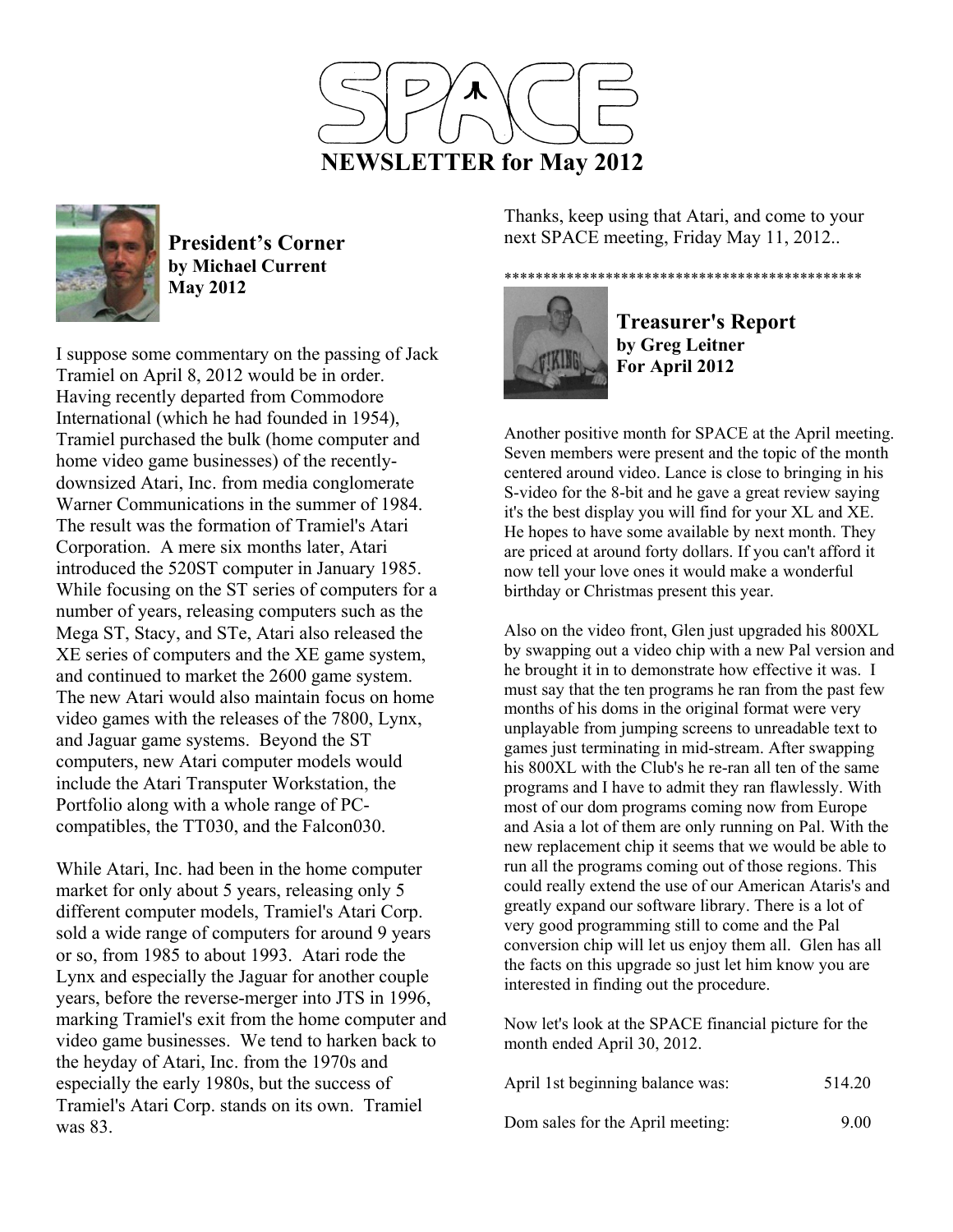| Web-site expense for Feb thru April | 30.00 |
|-------------------------------------|-------|
|-------------------------------------|-------|

April 30, 2012 ending balance: 493.20

Our bank balance is about \$160.00 less than last year at this time due to the fact that we haven't had an auction for about a year. I hope that will change in the near future as we have had a few donations lately. John Mitchell, a former member of SPACE is in the process of moving and he wanted to sell off his Atari collections to any SPACE members who were interested. So he brought his 8 and 16 bit Atari items and sold a few things to our members and the rest he donated to the Club for our future auction. I don't know all there is yet but I do know there is a 520ST, a 720K disk drive and both a mono and color monitor. There are some cables also and other things I need to inventory before I can give you all a list. I also have some Atari power supplies and I/O cables that were donated by a school up north. The power supplies are for the 800 computer and disk drives. Also, if you remember I still have the 1040ST and mono monitor that Michael brought in a while back and I know from testing it out it works perfectly. I can also scrape up some mags (Oh Boy!!) that I hope someone will bid on and I can relieve them from my basement. My wife would be ecstatic, so if you won't do it for me maybe you would bid on them for her. Thanks!!!

Well I've gone on long enough and even though the high school sporting events are done I still have the Stanley Cup Hockey playoffs to look forward to. Right now I can't bear to watch the Twins and if you have seen them play this year no explanation on my part is needed. See you next month!



**Secretary's Report By Brian Little For April 2012** 

\*\*\*\*\*\*\*\*\*\*\*\*\*\*\*\*\*\*\*\*\*\*\*\*\*\*\*\*\*\*\*\*\*\*\*\*\*\*\*\*\*\*\*\*\*\*

No minutes from the October meeting were submitted in time for this Newsletter.

\*\*\*\*\*\*\*\*\*\*\*\*\*\*\*\*\*\*\*\*\*\*\*\*\*\*\*\*\*\*\*\*\*\*\*\*\*\*\*\*\*\*\*\*

From: Michael Current [michael@mcurrent.name] Sent: Sunday, April 15, 2012 2:48 PM Subject: Ice-T XE 2.73 released April 14, 2012

Ice-T XE 2.73 is hereby unleashed unto the unsuspecting public.

Here's what's new:

 a.. A bug in the way I called the OS keyboard handler in order to generate keyclicks caused an endless stream of 'j' characters to appear when "standard" keyclick was enabled, under certain circumstances. Thanks to Avery Lee (author of the Altirra emulator) for pinpointing the cause of this bug.

 b.. R-Time 8 cartridge supported for clock that is displayed in the menu.

 c.. Even without R-Time 8, clock and online timer are now far more accurate, particularly on PAL machines (on which they were never even remotely accurate).

 d.. The 'break' key may now be used (in addition to ^Esc) to send a break.

 e.. Arrow keys in the menus may now be used with or without holding down Ctrl.

 f.. Some fixes made to way I access the serial port device (R:).

g.. Dial string changed from ATDT to ATD.

 h.. Dialer will now hang up before dialing, if you were already online.

i.. Fixed potential crash when quitting the program.

j.. Removed registration nag messages.

 Many of these changes are geared towards convenience for those using Ice-T under an emulator, particularly Altirra with its excellent support for outbound serial connections. It is now possible to create dialing entries in the Dialing menu which are actually Telnet destinations. See the documentation for more on how to do this.

 All feedback is appreciated. If it works for you on your particular platform and setup, please let me know. If this new version breaks anything that used to work, please let me know that too.

Enjoy,

-itay

\*\*\*\*\*\*\*\*\*\*\*\*\*\*\*\*\*\*\*\*\*\*\*\*\*\*\*\*\*\*\*\*\*\*\*\*\*\*\*\*\*\*\*\*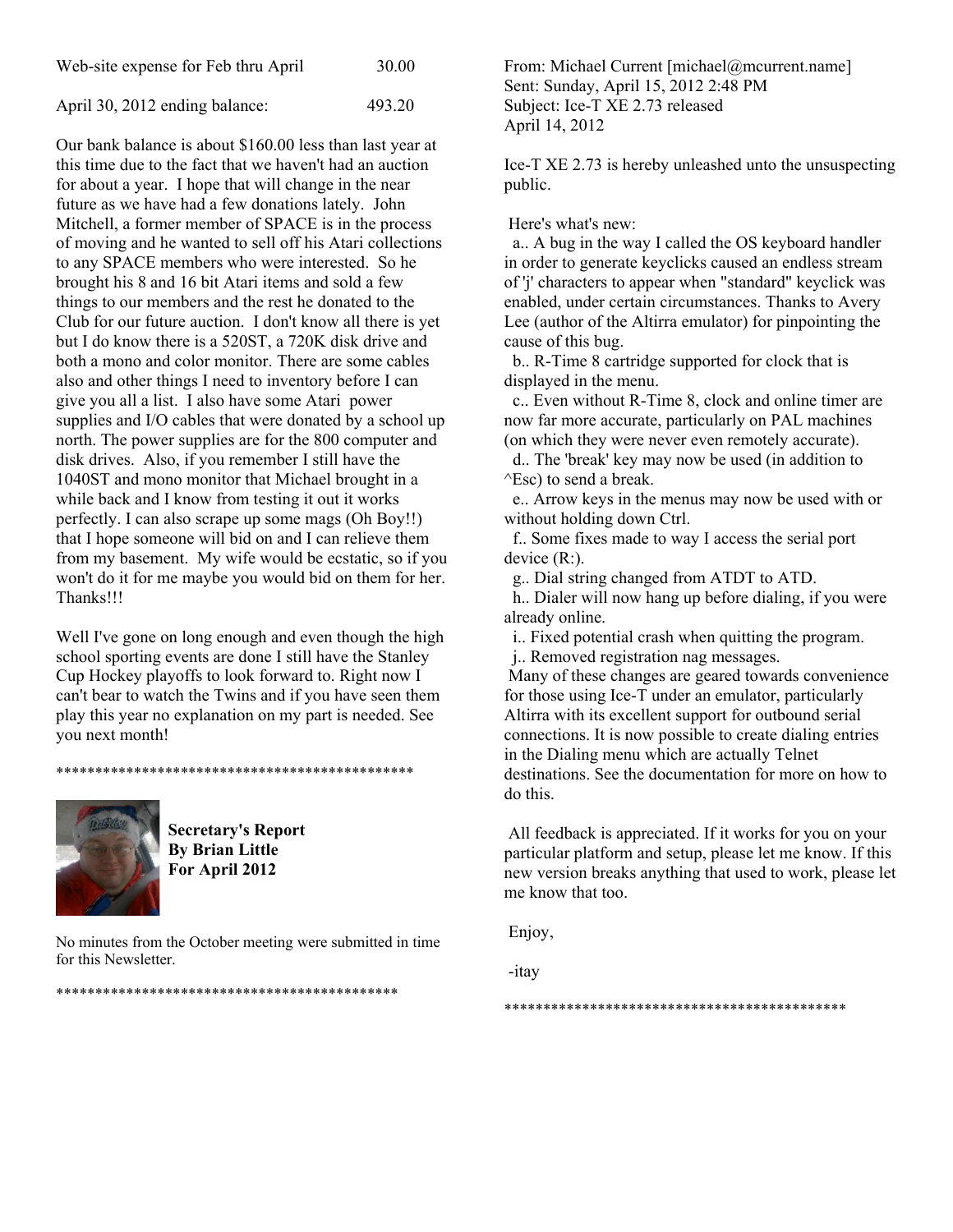From: Michael Current [michael@mcurrent.name] Sent: Saturday, April 28, 2012 12:37 PM Subject: NetSurf 2.9 release

Monday, April 09 2012 @ 02:47 PM CEST

NetSurf 2.9 release

This is the first real release version of NetSurf for Atari ( previous versions where development snapshots ).

Because it looks like there is some delay updating the NetSurf website, I'm release the version here on my page.

Atari specific changes (look into Changelog for all the changes:

- \* Added context menu.
- \* View source support.
- \* Use favicon when iconified.
- \* Removed unneeded frames handling code.
- \* Fixed rectangle plotter.
- \* Simplified status bar.
- \* Improved download window.
- \* Improved URL bar.
- \* Fixed conversion from local encoding to UTF-8.
- \* Improved scheduler.
- \* Added save page support.
- \* Added settings dialogue.
- \* Enabled view source feature.
- \* Added support for 8-bit displays.
- \* Fixed scrolling of frames it's now possible to keep the mouse depressed.
- \* Linked against the following updated libraries:
- curl-7.25.0
- freetype-2.4.9
- libpng-1.5.10
- cflib for coldfire

Known Bugs:

Same as in Version 2.8

 - Editing Hotlist item crashes with 68k and 060 version ( wrong clipping redraw / rectangle )

## Download:

monokrom.orion.uberspace.de/files/netsurf-atari-2.9.zip

\*\*\*\*\*\*\*\*\*\*\*\*\*\*\*\*\*\*\*\*\*\*\*\*\*\*\*\*\*\*\*\*\*\*\*\*\*\*\*\*\*\*\*\*

From: Michael Current [michael@mcurrent.name] Sent: Saturday, April 28, 2012 1:27 PM Subject: Checkpoint releases invite to Revision 2012

Checkpoint releases invite to Revision 2012 April 3rd, 2012

 The guys from checkpoint have been busy making a new Atari ST invite intro for the Revision 2012 party.

 Featuring code by lsl and defjam, music by 505 and guest appearences from Dekadence and Titan.

 » Download the Atari ST invite http://files.dhs.nu/files\_demo/rev\_st.zip

\*\*\*\*\*\*\*\*\*\*\*\*\*\*\*\*\*\*\*\*\*\*\*\*\*\*\*\*\*\*\*\*\*\*\*\*\*\*\*\*\*\*\*\*

From: Michael Current [michael@mcurrent.name] Sent: Saturday, April 28, 2012 1:28 PM Subject: Antiques by Dune and Sector one released

Antiques by Dune and Sector one released! April 7th, 2012

Grey of Mystic Bytes writes:

Dear fellows of Atari scene !

 I am so proud to announce, that "Antiques" demo from Dune/Sector One - the winning SV2k11 entry for Atari ST has been just released ! I have the honour to give You such a great Easter gift directly from french "hares" ! While I am here I would like to thank all ppl involved in this great project ! Your entry for SV2k11 was surely one of the biggest highlights !

Now it's time to present it to larger public :)

Enjoy this eaSTer gift from our french brothers !

Grey / Mystic Bytes, signed off...

 » Download Antiques for Atari STe http://files.dhs.nu/files\_demo/antiques.zip

\*\*\*\*\*\*\*\*\*\*\*\*\*\*\*\*\*\*\*\*\*\*\*\*\*\*\*\*\*\*\*\*\*\*\*\*\*\*\*\*\*\*\*\*

- \*\*\*\*\*\*\*\*\*\*\*\*\*\*\*\*\*\*\*\*\*\*\*\*\*\*\*\*\*\*\*\*\*\*\*\*\*\*\*\*\*\*\*\*
- 
- \*\*\*\*\*\*\*\*\*\*\*\*\*\*\*\*\*\*\*\*\*\*\*\*\*\*\*\*\*\*\*\*\*\*\*\*\*\*\*\*\*\*\*\*
- \*\*\*\*\*\*\*\*\*\*\*\*\*\*\*\*\*\*\*\*\*\*\*\*\*\*\*\*\*\*\*\*\*\*\*\*\*\*\*\*\*\*\*\*

\*\*\*\*\*\*\*\*\*\*\*\*\*\*\*\*\*\*\*\*\*\*\*\*\*\*\*\*\*\*\*\*\*\*\*\*\*\*\*\*\*\*\*\*